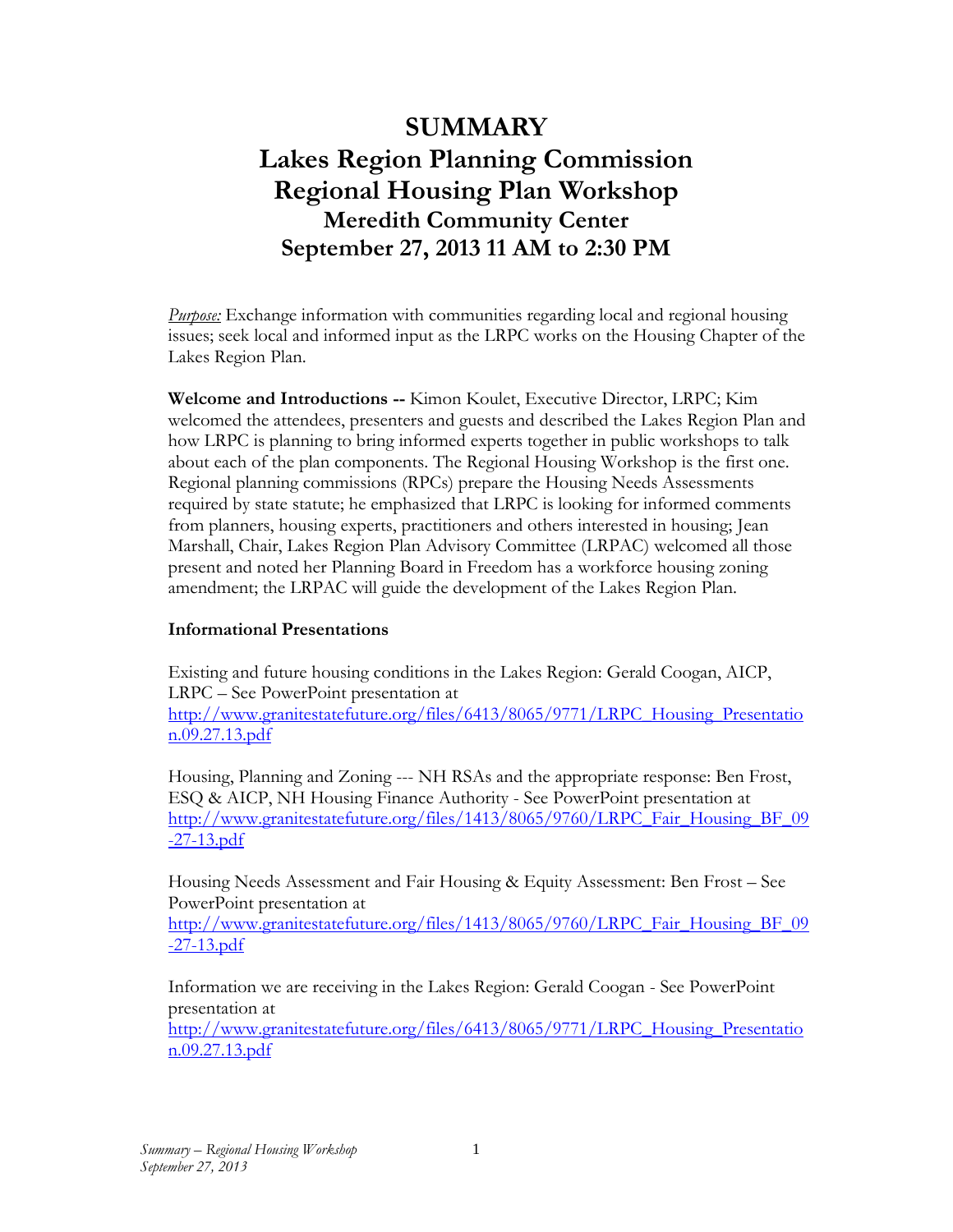**Working Lunch** --- case studies --- what works and can the experience be transferred?

 *Pinecrest, Boynton Road, Meredith*: Linda Harvey, Laconia Area Community Land Trust (LACLT) – Linda provided background on the LACLT and how it was created as a non profit housing developer in 1992 and worked exclusively in Laconia until about the mid 2000s. Around 2005, the Meredith business community (Church Landing and others) and the Town of Meredith invited the LACLT to assist the community in developing workforce housing. Working together, LACLT acquired a deteriorating mobile home park sitting on a large tract of land on Boynton Road. The park and units were replaced and upgraded, and sidewalks, trees, and sewer were brought down Boynton road to the site. Additionally, 32 units of new rental housing were constructed. The residents work at employers such as Church Landing, the SAU, PSU, the Town of Meredith, local grocery and retail stores etc. LACLT owns the property and contracts with a property management organization. Pinecrest pays its full fair share of local real estate taxes. The buildings and site are visually attractive, and all are pleased with the development.

*Harriman Hill, Wolfeboro*: Donna Young, Eastern Lakes Region Housing Coalition – Donna described the process for developing Harriman Hill. In 2005, the Eastern Lakes Region Housing Coalition identified a parcel of "in village" land in Wolfeboro that would meet the Master Plan goals of village in-fill, access to public utilities, and close to services and employment. The coalition was able to negotiate the purchase of the land and secured feasibility funding from NHHFA. Local banks invest in NHHFA and bringing those funds back to our community would be appropriate. A local summer resident contacted the chairman regarding his wish to make a donation in memory of his late wife, and the Nancy Clement Beck Memorial Fund was created. This enabling fund, currently valued at just under \$300,000, is owned by the ELRHC and can be borrowed from or against to promote workforce housing in the area. It has its own trustees. It has provided the bulk of the pre-development costs for Harriman Hill. The mortgage for Harriman Hill is now held privately by a local bank.

## See PowerPoint presentation at

[http://www.granitestatefuture.org/files/3513/8065/9714/LRPC\\_Powerpoint\\_Harrima](http://www.granitestatefuture.org/files/3513/8065/9714/LRPC_Powerpoint_Harriman_Hill_09_27_13.pdf) [n\\_Hill\\_09\\_27\\_13.pdf](http://www.granitestatefuture.org/files/3513/8065/9714/LRPC_Powerpoint_Harriman_Hill_09_27_13.pdf)

*Ossipee Village apartments, Ossipee*: William Caseldon, Great Bridge Properties, a private for profit housing developer.

Site Selection: 75 Route 16B (Intersection of Route 25 and 16B); in sight of NH Route 16; Center Ossipee; located on Town water and sewer (difficult to find in small towns); centrally located with easy access to major arteries in the area

Physical Configuration: 24 units; 9 Acres; 4 units per building; On-Site Laundry; On-Site Management Office; On-Site Children's Play Area

Unit Mix: 6 - 1 BR Units; 12 - 2 BR Units; 6 - 3 BR Units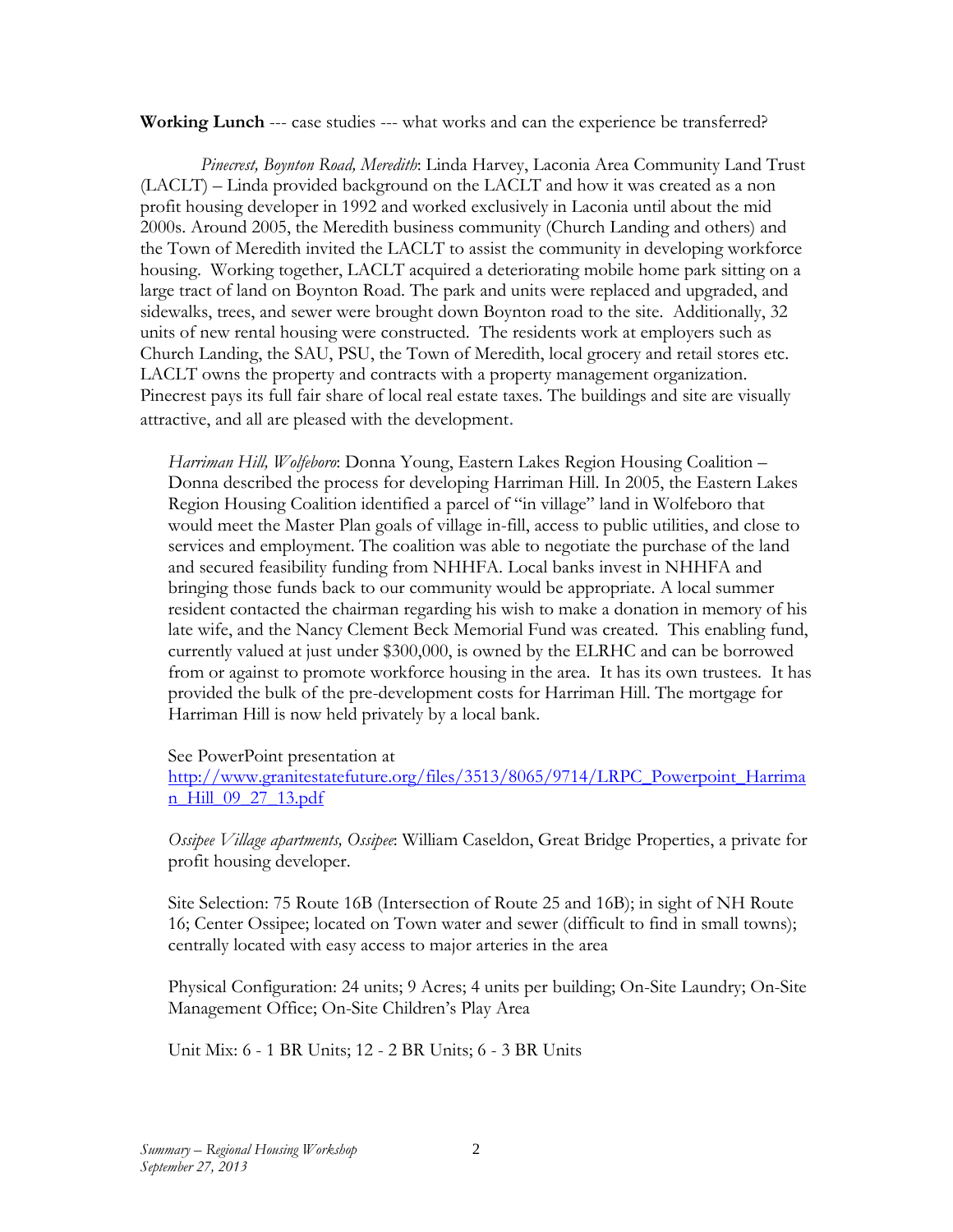Rents: 50% of the units set aside at 50% of the Median Annual Income (MAI); 50% of the units set aside at 60% of the MAI;

- Carroll County income limits apply
- 1 BR rents, \$600 \$695 (Incl. Heat & HW)
- 2 BR rents, \$710 \$795
- 3 BR rents, \$810 \$905

Timeline: Approvals started in the fall of 2002; Neighborhood meetings and presentation to the BOS (even though no BOS approval was needed); Approvals received in February 2005 after a contentious litigious process; Construction started in the summer of 2005 and completed in summer of 2006; the property was fully occupied within 3 months

Resident composition at Ossipee Village Apartments: 46 People in total, of those; 29 adults, 17 children (14 school age); 5 seniors and 2 people with physical impairment

Anecdotal information:

- $\bullet$ During rent up, 80% school age children were already in school system.
- Almost all applicants had connections to Ossipee or the immediate area.
- Providing workforce housing has the ancillary benefit of providing housing  $\bullet$ for the elderly and those with disabilities due to modern code compliance and fair housing.
- An interesting story …. Married couple with two children moved in when  $\bullet$ first open. Both had connections to Ossipee and both worked in retail and hospitality in relatively low wage jobs. Both lost their jobs at different times during the recession and now are reemployed. The apartment was a source of stability for them and their children during a very tough time in their life.
- One person with minor physical impairment has resided there since opening.
- One resident is over 90
- One resident and child household from a divorce of a professional that had worked on the project

Residents work at: Green Mountain Furniture, Bea's Café, Osh Gosh, Value Land, Applebee's, Hannaford's, Lakeview Supportive Living, Red Jacket Inn, Ocean State Job lot and many other retail, hospitality and medical jobs in Ossipee and the surrounding area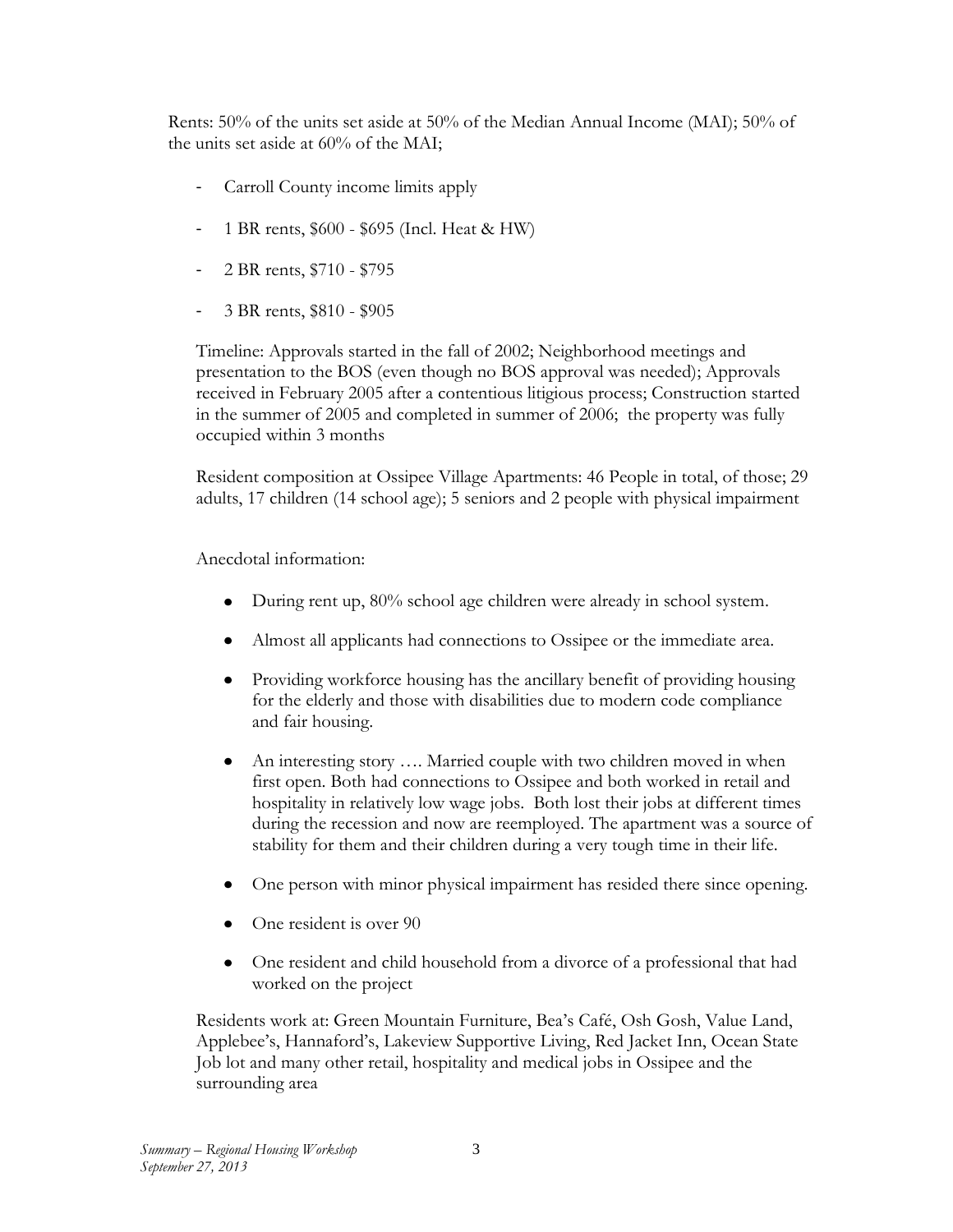## **Break Out Groups** --- Facilitators

Those present broke into two groups discussed the following:

- Housing supply, demand and existing conditions
- Affordability of housing
- Access to opportunity

Group  $\# 1$ :

Group #1 participants were asked to comment on any of the three designated topics. Each comment from a group member has been captured in one of the following bullet points:

- Low-income population (trailer parks, assisted living) = additional services (e.g., police, courts, fire, water)
	- o Meredith does not experience higher levels of service calls in workforce housing neighborhoods
	- o The people aren't going to disappear, thus eliminating service calls is a fruitless pursuit
- Need/desire for senior housing-seek smaller units closer to town
- Infrastructure needs to exist
- Communities like Barnstead don't have central villages/areas of opportunity-rural areas don't lend to dense development in proximity to services
- Evaluation of existing stock is a valuable, eye-opening exercise
- Small, high density projects are a good fit in small towns  $\bullet$ 
	- o large projects may not be feasible
	- small towns present scaling issues in regards to economic feasibility
- areas of need inherently experience high demand, which drives up rental costs
- In some cases, commercial development has further exasperated the problem
- Community groups, towns, lenders, builders working together is what makes it work
- Zoning can be an issue
- Perception related to workforce housing is a challenge
- Negative attitudes exist regarding families with children
- Towns are not staffed to fully facilitate workforce housing opportunities
- Towns like Freedom are not workforce oriented.
- Growth is no longer universally sought
- Economic activity can be increased by housing workers within town
- Compact, energy-efficient housing increases affordability
- A variety of housing types are needed/desired
- Preferences for housing types have—and will—change over time.
- The region's population is aging